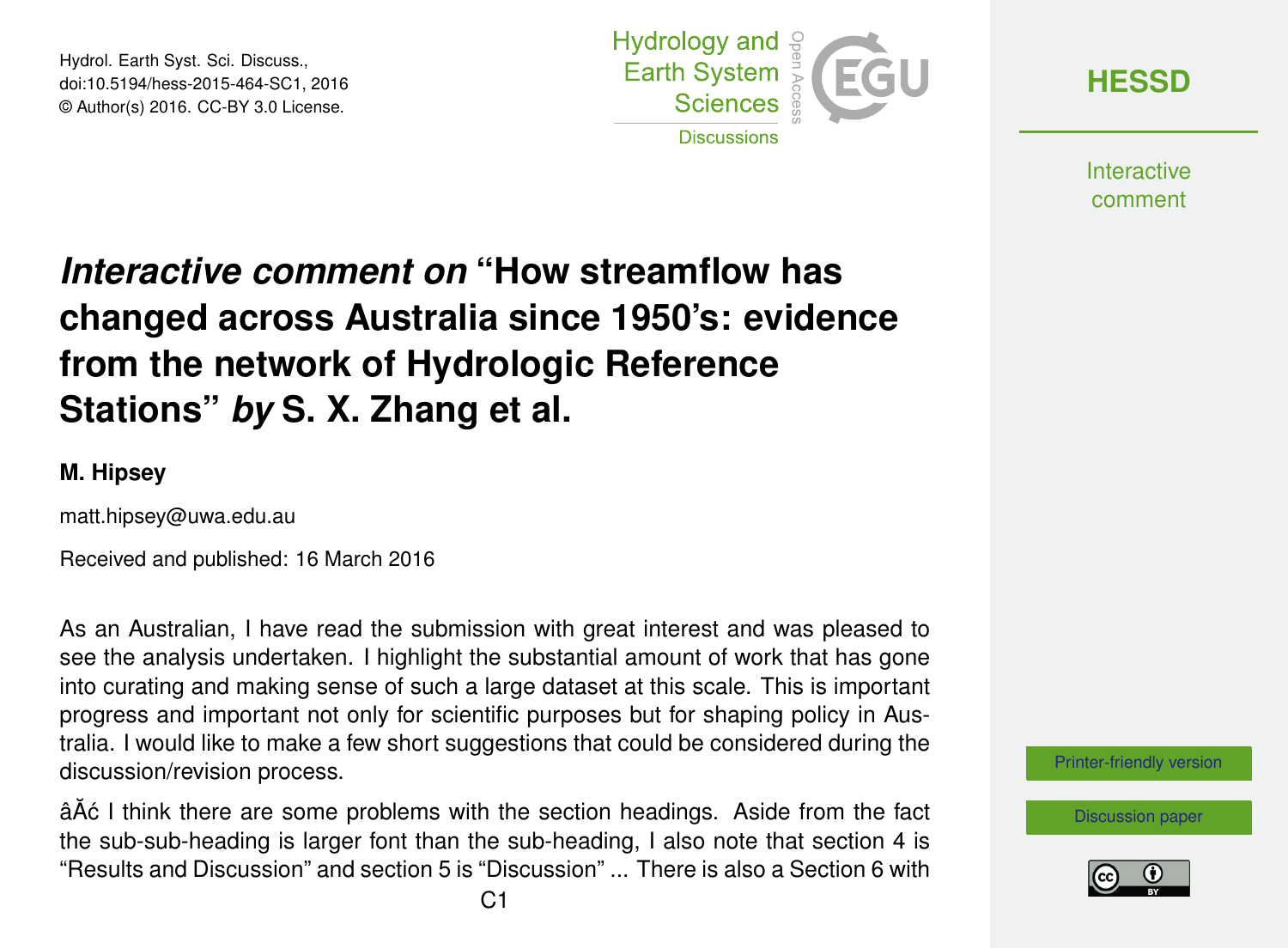"Conclusions". I suggest these 3 sections and their sub-headings could be carefully looked at, and would suggest to split results and discussion into separate sections, with sub-headings used in the discussion to help navigate the reader to the significant findings.

âĂć Further from the above, the aim as stated at the end of the introduction is to provide a nationwide assessment of trends in streamflow which is achieved well. Of course one of the powers of compiling the dataset is to the try tease out the science of why trends are occurring and it would be nice to see this as an aim. I notice a brief paragraph on this point (Page 13) highlighting general drying trend in the climate etc, but I felt the study would become much more powerful if there was a more significant attempt to explain the non-stationary behaviour. This could range from a quantitative assessment of changes in the rainfall-runoff coefficient (is the streamflow change amplifying or dampening the broad rainfall trends in each region?) or at a minimum could consist of a more detailed and focused discussion on Page 13 introducing and citing previous studies explaining mechanisms for the trends. For example, Smettem et al 2013 undertook an analysis on the forest response to drying trend impacts streamflow; Ummenhofer et al., 2009 on mechanisms for increasing drought; there are obviously many more papers relevant to different regions that could help readers understand the mechanism and significance of the trend. It is stated as being beyond the scope (in ln376), however, I would suspect it would be of key interest to the HESS readership and I would suggest that space could be made by moving section 3 and Figure 3 to an Appendix; in fact I would encourage the authors to refocus the aims on the hydrological trends AND their explanations, rather than the focus on the web portal itself.

â $\tilde{A}$ ć Lastly, whilst it is related to the above, it would be ideal for the discussion to cover the projections of climate change for the different regions to address the question of whether the the past changes are likely to continue, and as justification for the ongoing monitoring and assessment at the nation-wide scale. This need not be an extensive addition, just some targeted references cited for interested readers, potentially within a

## **[HESSD](http://www.hydrol-earth-syst-sci-discuss.net/)**

**Interactive** comment

[Printer-friendly version](http://www.hydrol-earth-syst-sci-discuss.net/hess-2015-464/hess-2015-464-SC1-print.pdf)

[Discussion paper](http://www.hydrol-earth-syst-sci-discuss.net/hess-2015-464)